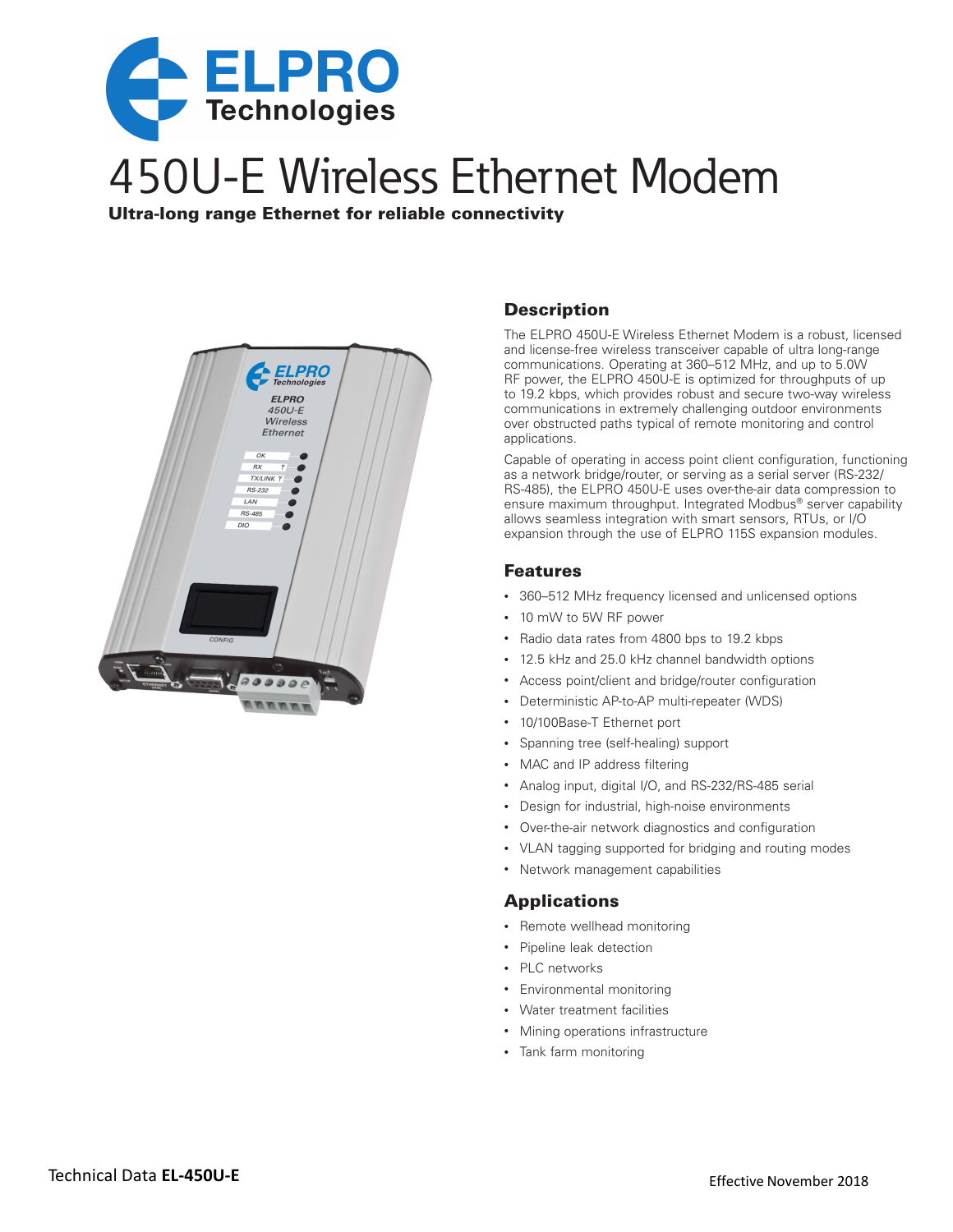# **Specifications**

| <b>SPECIFICATION</b>                  | <b>DESCRIPTION</b>                                                                                                                                                                                                                                                                                    |  |  |
|---------------------------------------|-------------------------------------------------------------------------------------------------------------------------------------------------------------------------------------------------------------------------------------------------------------------------------------------------------|--|--|
| <b>Transmitter and Receiver</b>       |                                                                                                                                                                                                                                                                                                       |  |  |
| Frequency                             | 360-380 MHz, 380-400 MHz, 400-420 MHz, 420-440 MHz,<br>430-450 MHz, 450-470 MHz, 470-490 MHz, 490-512 MHz                                                                                                                                                                                             |  |  |
| Transmit power                        | $0.5 - 5.0 W \odot (+27 \text{ to } +37 \text{ dBm})$<br>10-500 mW2 (+10 to +27 dBm)                                                                                                                                                                                                                  |  |  |
| Modulation                            | 2-level FSK or 4-level FSK                                                                                                                                                                                                                                                                            |  |  |
| Receiver sensitivity                  | 12.5 kHz: -100 dBm (9600 bps), -111 dBm (4800 bps) 3<br>25.0 kHz: -99 dBm (19.2 kbps), -110 dBm (9600 bps) 3                                                                                                                                                                                          |  |  |
| Channel spacing                       | 12.5 kHz, 25.0 kHz (supports 5 or 6.25 kHz frequency steps)                                                                                                                                                                                                                                           |  |  |
| Data rate                             | 12.5 kHz: 4800 bps, 9600 bps<br>25.0 kHz: 9600 bps, 19.2 kbps                                                                                                                                                                                                                                         |  |  |
| Range (LoS)                           | 31 miles (50 km) @ 5W @<br>6 miles (10 km) @ 0.5W 4                                                                                                                                                                                                                                                   |  |  |
| Antenna connector                     | Single SMA connector for receive and transmit                                                                                                                                                                                                                                                         |  |  |
| <b>Input and Output</b>               |                                                                                                                                                                                                                                                                                                       |  |  |
| Discrete input                        | 2.0 Vdc (on), 3.0 Vdc (off), 30 Vdc max. 5                                                                                                                                                                                                                                                            |  |  |
| Discrete output                       | FET to ground to activate external circuits<br>Max. voltage 30 Vdc, max. current 500 mA $\circledcirc$                                                                                                                                                                                                |  |  |
| Analog inputs                         | Single analog input range $0-25$ mA, accuracy $+/- 0.5\%$                                                                                                                                                                                                                                             |  |  |
| <b>Ethernet Port</b>                  |                                                                                                                                                                                                                                                                                                       |  |  |
| Ethernet port                         | 10/100Base-T, auto MDX                                                                                                                                                                                                                                                                                |  |  |
| Link activity                         | Ethernet link with flash for activity                                                                                                                                                                                                                                                                 |  |  |
| 100M LED                              | 100Base-T connection                                                                                                                                                                                                                                                                                  |  |  |
| <b>Serial Port</b>                    |                                                                                                                                                                                                                                                                                                       |  |  |
| <b>RS-232</b>                         | DB-9 female DCE                                                                                                                                                                                                                                                                                       |  |  |
| <b>RS-485</b>                         | 2-pin terminal block (configurable termination)                                                                                                                                                                                                                                                       |  |  |
| Data rate (bps)                       | 1200, 2400, 4800, 9600, 14400, 19200, 38400, 57600, 115200, 230400                                                                                                                                                                                                                                    |  |  |
| Serial settings                       | 7/8 data bits, stop/start/parity (configurable)                                                                                                                                                                                                                                                       |  |  |
| <b>Protocols and Configuration</b>    |                                                                                                                                                                                                                                                                                                       |  |  |
| System address                        | ESSID; 1 to 31-character text string                                                                                                                                                                                                                                                                  |  |  |
| Protocols supported                   | TCP/IP, UDP, ARP, Radius/802.1x, DHCP, DNS, PPP, ICMP, HTTP,<br>FTP, TFTP, TELNET, Modbus RTU and Modbus TCP                                                                                                                                                                                          |  |  |
| Network parameters                    | Single point to point, central master with multiple slaves,<br>large fixed network, network with roaming stations, redundant<br>radio paths, automatic selection of radio paths, prioritization<br>of traffic flows, bandwidth efficiency features, bandwidth<br>utilization, routing, bridging, VLAN |  |  |
| User configuration                    | Remote access: over the air<br>Local access: USB<br>Network access: Ethernet                                                                                                                                                                                                                          |  |  |
| Security                              | WPA-PSK, WPA-Enterprise, password protected                                                                                                                                                                                                                                                           |  |  |
| Address filtering                     | IP address, whitelist/blacklist<br>MAC address, whitelist/blacklist                                                                                                                                                                                                                                   |  |  |
|                                       | ARP/GARP filtering, whitelist/blacklist                                                                                                                                                                                                                                                               |  |  |
| <b>LED Indication and Diagnostics</b> |                                                                                                                                                                                                                                                                                                       |  |  |
| <b>LED</b> indication                 | Power/OK, RX, TX/link, RS-232, LAN, RS-485, digital I/O<br>Refer to the product manual for further information.                                                                                                                                                                                       |  |  |
| Reported diagnostics                  | Diagnostics are available through Web pages or optional net-<br>work management system.                                                                                                                                                                                                               |  |  |
| Network management                    | Optional network management system                                                                                                                                                                                                                                                                    |  |  |
| <b>Compliance</b>                     |                                                                                                                                                                                                                                                                                                       |  |  |
| FMC                                   | FCC CFR47 Part 15; EN 301 489-3; EN 301 489-5                                                                                                                                                                                                                                                         |  |  |
| RF (radio)                            | FCC CFR47 Part 90; IC RSS 119; EN 300 113; EN 300 220; AS/NZS4295                                                                                                                                                                                                                                     |  |  |
| Hazardous area                        | Class I, Division 2; IEC EX Zone 2; ATEX Zone 2                                                                                                                                                                                                                                                       |  |  |
| Safety                                | EN/IEC 60950-1                                                                                                                                                                                                                                                                                        |  |  |
| UL                                    | UL listed                                                                                                                                                                                                                                                                                             |  |  |
| <b>Power Supply</b>                   |                                                                                                                                                                                                                                                                                                       |  |  |
| Nominal supply                        | 9-30 Vdc, under/over voltage protection                                                                                                                                                                                                                                                               |  |  |
| Average current draw                  | 120 mA @ 13.8V (idle), 70 mA @ 24V (idle)                                                                                                                                                                                                                                                             |  |  |
| Transmit current draw                 | 1.5A @ 13.8V (5W), 650 mA @ 24V (5W)                                                                                                                                                                                                                                                                  |  |  |

| <b>SPECIFICATION</b>   | <b>DESCRIPTION</b>                                                           |  |
|------------------------|------------------------------------------------------------------------------|--|
| General                |                                                                              |  |
| <b>Size</b>            | 6.7" x 4.5" x 1.2" (168 mm x 114 mm x 30 mm)                                 |  |
| Housing                | Powder-coated aluminium                                                      |  |
| Mounting               | DIN rail                                                                     |  |
| <b>Terminal blocks</b> | Removable, max. conductor 14 AWG 0.1 in. <sup>2</sup> (2.5 mm <sup>2</sup> ) |  |
| Temperature rating     | $-22$ to +140°F (-30 to +60°C)                                               |  |
| Humidity rating        | 0-99% noncondensing                                                          |  |
| Weight                 | 1.2 lb (0.55 kg)                                                             |  |

**Note:** Specifications are subject to change.

<span id="page-1-2"></span><span id="page-1-1"></span><span id="page-1-0"></span>

| 1 Licensed model     |
|----------------------|
| 2 Unlicensed model   |
| $(3)$ BFR = 1 x 10-5 |

<span id="page-1-4"></span><span id="page-1-3"></span>d Typical maximum line-of-sight range (repeaters will extend)  $\circledS$  Discrete I/O and analog share a single terminal

## Accessories

### PRODUCT CODE DESCRIPTION

| Antennas 360-512 MHz |                                                              |  |  |  |
|----------------------|--------------------------------------------------------------|--|--|--|
| <b>UDP400-C</b>      | 400 MHz dipole antenna, N-type female, 2 dBi gain            |  |  |  |
| BU3-400              | Collinear antenna, N-type female, 5 dBi gain                 |  |  |  |
| BU6-400              | Collinear antenna, N-type female, 8 dBi gain                 |  |  |  |
| YU3/6/9/16-400       | Yagi antenna, 3/6/16 element, N-type,<br>10/9/12/15 dBi gain |  |  |  |

#### **Cables**

| CC3/10/20-SMA            | Coaxial cable kit, 9.8' (3m)/32' (10m)/65' (20m),<br>N-type to SMA |  |  |
|--------------------------|--------------------------------------------------------------------|--|--|
| CCTAIL-SMA-F/M           | Coaxial cable tail, 24" (600 mm), SMA to<br>N-type female or male  |  |  |
| ETH-C5X                  | Ethernet cable, 6' (1.8m), crossover, RJ-45 to RJ-45               |  |  |
| ETH-C5A                  | Ethernet cable, 6' (1.8m), straight through,<br>RJ-45 to RJ-45     |  |  |
| SER-DB9                  | RS-232 serial cable. DB-9 male to DB-9 female                      |  |  |
| SER-RJ45                 | Configuration cable, RS-232 serial, DB-9 female<br>to RJ-45        |  |  |
| <b>Surge Diverters</b>   |                                                                    |  |  |
| CSD-SMA-2500             | SMA surge diverter for use with CC10, CC20-SMA                     |  |  |
| CSD-N-6000               | Coaxial surge diverter, bulkhead N female to<br>N female           |  |  |
| MA15/D/1/SI              | Power supply surge diverter, 110 Vac/15A                           |  |  |
| <b>IOP32D</b>            | Signal surge diverter, 2 x 2-wire/1 x 4-wire                       |  |  |
| <b>Power Supplies</b>    |                                                                    |  |  |
| PSG60E                   | DIN rail power supply, 85–264 Vac, 24 Vdc/2.5A                     |  |  |
| <b>Mounting Brackets</b> |                                                                    |  |  |
| BR-COL-KIT               | Mounting bracket kit for collinear antenna                         |  |  |
| BR-YAG-KIT               | Mounting bracket kit for Yagi antenna                              |  |  |

## **Ordering**

| <b>PRODUCT CODE</b> | <b>DESCRIPTION</b>                                                                          | <b>FREQUENCY</b> | <b>RF POWER</b> |
|---------------------|---------------------------------------------------------------------------------------------|------------------|-----------------|
| 450U-E-H            | Ethernet modem,<br>serial RS-232/RS-485,<br>12.5/25 kHz spacing,<br>licensed applications   | 360-512 MHz      | $0.5 - 5W$      |
| 450U-E-L            | Ethernet modem,<br>serial RS-232/RS-485,<br>12.5/25 kHz spacing,<br>unlicensed applications | 360-512 MHz      | $10 - 500$ mW   |

**Note:** Available RF power and frequency may vary depending on country of application.